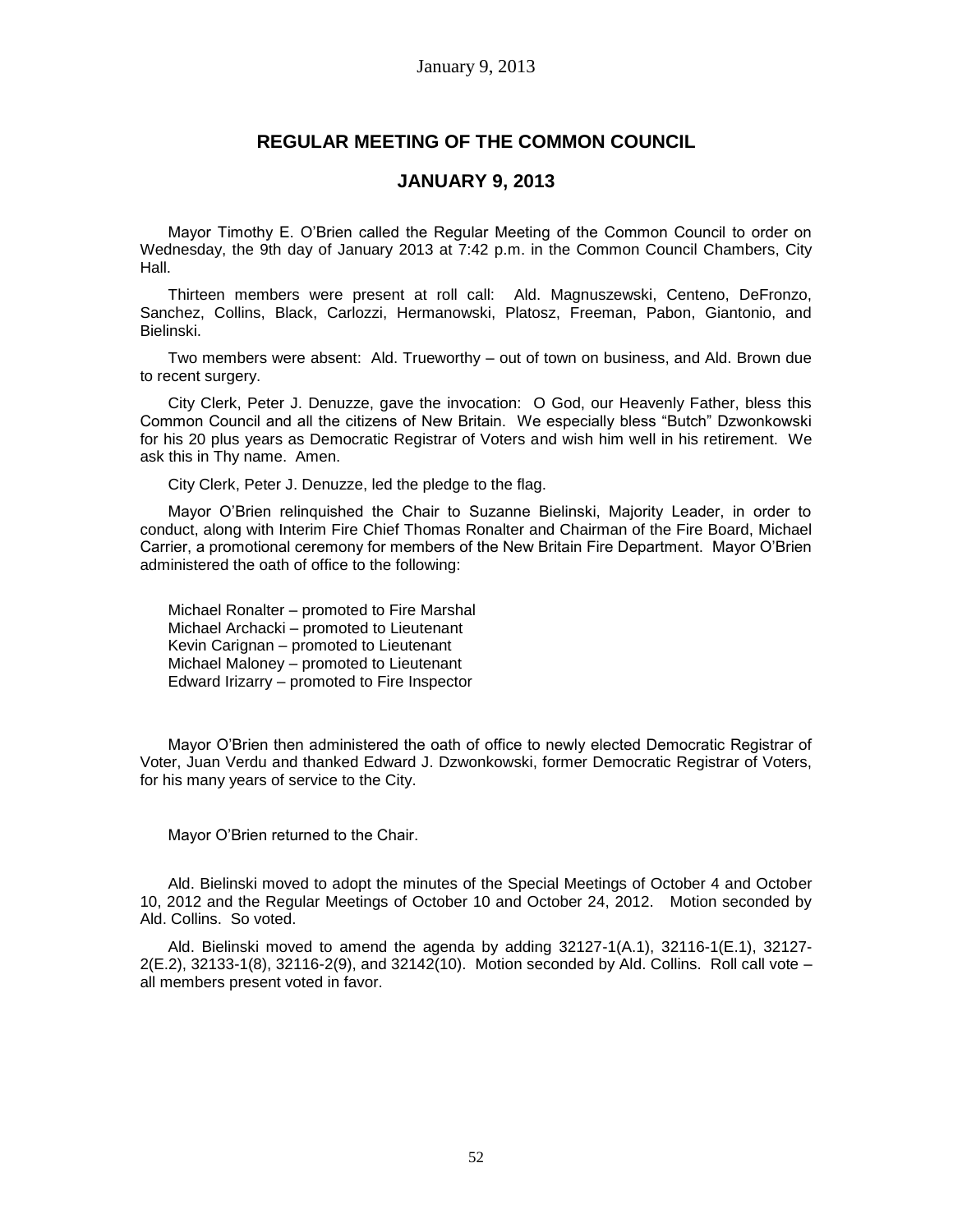## **PETITIONS**

- **32143 ALD. CARLOZZI JR. AND MAGNUSZEWSKI FOR AMEDNING THE ZONING ORDINANCES TO REVISE SUBSECTION 280-100 REGARDING FINES AND PENALTIES FOR ZONING VIOLATIONS. REFERRED TO CITY PLAN COMMISSION AND ZONING SUB-COMMITTEE.**
- **32144 ALD. CARLOZZI JR. AND MAGNUSZEWSKI FOR AMENDING THE ZONING ORDINANCES TO ADD NEW SUBSECTION 240-70-90 – LANDSCAPING REQUIREMENTS FOR OFF-STREET PARKING AND TRUCK LOADING AREAS. REFERRED TO CITY PLAN COMMISSION AND ZONING SUB-COMMITTEE.**
- **32145 ALD. PABON FOR AMENDING THE ZONING ORDINANCES TO ADD SUBSECTION 170-100-45 AFFECTING THE APPEARANCE OF STOREFRONTS IN THE CENTRAL BUSINESS DISTRICT. REFERRED TO CITY PLAN COMMISSION AND ZONING SUB-COMMITTEE.**
- **32146 ALD. SUZANNE BIELINSKI AND CORBIN PINNACLE, LLC FOR RENAMING PORTIONS OF DEAN DRIVE, WALKER ROAD AND GOVERNOR STREET DESCRIBED ON MAP FOR THE CORBIN HEIGHTS REDEVELOPMENT PROJECT. REFERRED TO ZONING SUB-COMMITTEE, CITY PLAN COMMISSION AND DEPT. OF PUBLIC WORKS.**
- **32147 ALD. PABON FOR INSTALLATION OF "NO OVERNIGHT STREET PARKING" SIGN ON RUSSWIN ROAD. REFERRED TO THE BOARD OF POLICE COMMISSIONERS.**
- **32148 ALD. GIANTONIO FOR INSTALLING A "STOP" SIGN IN THE VICINITY OF WIEGANDS DRIVE & RESERVOIR ROAD TO CURB SPEEDING IN THE AREA. REFERRED TO THE BOARD OF POLICE COMMISSIONERS.**

Ald. Bielinski moved to adopt the Consent Agenda, seconded by Ald. Collins. Roll call vote all members present voted in favor. Approved January 17, 2013 by Mayor O'Brien.

# **CONSENT AGENDA**

# **CITY CLERK**

## **32131 RE: CLAIMS FOR INJURIES AND OR PROPERTY DAMAGE**

To His Honor, the Mayor, and the Common Council of the City of New Britain: the undersigned beg leave to report the following:

### CLAIMANTS NAME

- Ringrose, Thomas
- Vachier, Andrea L.

Peter J. Denuzze City Clerk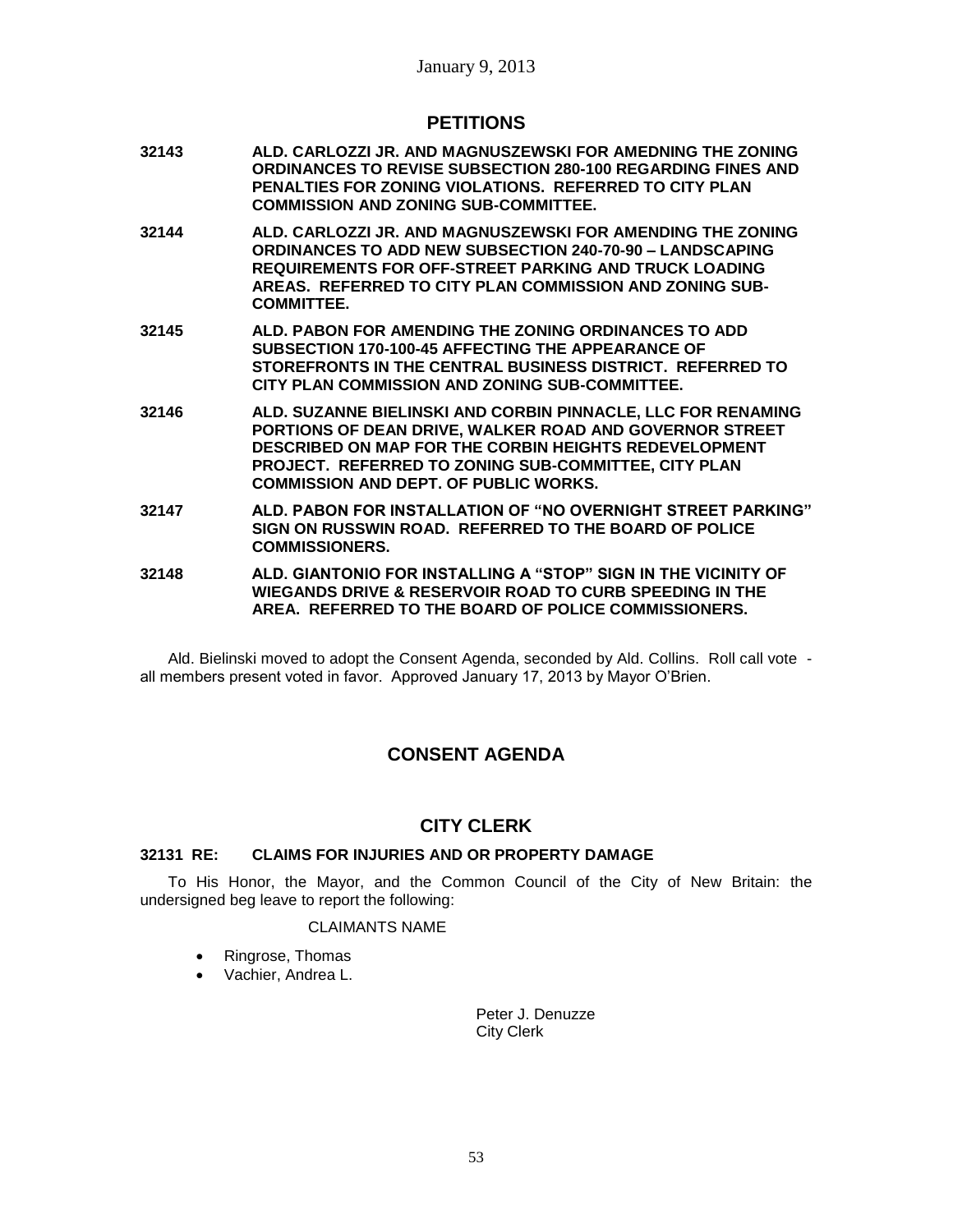# **CITY PLAN COMMISSION**

### **32127-1 RE: CERTIFICATE OF LOCATION – GALENA ASSOCIATES, LLC DBA VALVOLINE INSTANT OIL CHANGE**

To His Honor, the Mayor, and the Common Council of the City of New Britain: the undersigned beg leave to report the following:

BACKGROUND: The applicant is requesting a certificate of location approval in order to obtain state Department of Motor Vehicles licensing for a general repairer's operation. The subject property is the former Jiffy Lube located on the southeastern corner of East Main Street and the Harry Truman Overpass. The property is zoned CBD (Central Business District), which does not allow motor vehicle repairers. The site was previously zoned I-2, General Industry, which permitted auto repair operations by right, and this site was granted several certificates of location approvals by the Zoning Board of Appeals for repairers' licenses in the past.

An additional consideration in this application is a minor modification to the use. Though the site was originally licensed as a motor vehicle repair business by DMV, the license was allowed to lapse in recent years, when DMV regulations changed so that basic oil change and filter services were no longer required to be licensed as a repair facility. The current applicant would like to re-license with DMV in order to additionally provide brake service which is a DMV regulated repair activity.

FINDINGS: The site plan accompanying this application shows the subject property is relatively small at approximately 16,375 square feet in area and is occupied by a three (3) bay repair building, which was built in 1988 and has a floor space that is approximately 1,972 square feet in area, consisting of the repair bay and small office and customer waiting area.

It should be noted that the plan submitted is not a current class A-2 survey, as is required by the DMV, and also that it would be nonconforming not only because of the use, which was made nonconforming by the change from I-2 to CBD zoning in August 2008, but also relative to the more stringent standards for auto repairs which were adopted in March of 2008. Specifically, the plan shows a total of eight (8) parking spaces, which is one space fewer than the nine (9) spaces now required for a three (3) bay repair facility. Also, the 2008 provisions for auto repair and auto sales has landscaping and screening requirements that are virtually impossible to meet on this site.

CONCLUSION: This property was rezoned from I-2 to CBD in August 2008. Auto repair operations are permitted by right in the I-2 zoning district, and, although very small, this site functioned adequately as an oil change business for a number of years. Within the new CBD zoning, auto repair businesses are prohibited, and because of the marginal size of the lot and the fact that this is a high visibility location and "gateway" into the downtown, the City Plan Commission would be strongly opposed to any new auto service operation at this location, whether brake repairs were part of the business or not. Given the limitations of the property, the Commission would also have concerns if the current operation were to add any type of more involved repairs, other than the relatively quick simple oil change, lubrication, and fluids service currently allowed. The Commission is of the opinion that the site is so limited in size and parking that added brake services would increase wait times, parking needs and traffic problems. The Commission also has concerns regarding the unsightly, overcrowded appearance of the site and fears that added services would result in additional signage, vehicles being left longer periods of time, and more trash and recyclables generated and stored on site.

RECOMMENDATION: The City Plan Commission acknowledges the grandfathered right to the continuation of the current oil change operations, which are permissible without a DMV permit or local certificate of location approval. The Commission is of the opinion that the site is overutilized, as is, and the Commission is opposed to any expansion of auto-related services at this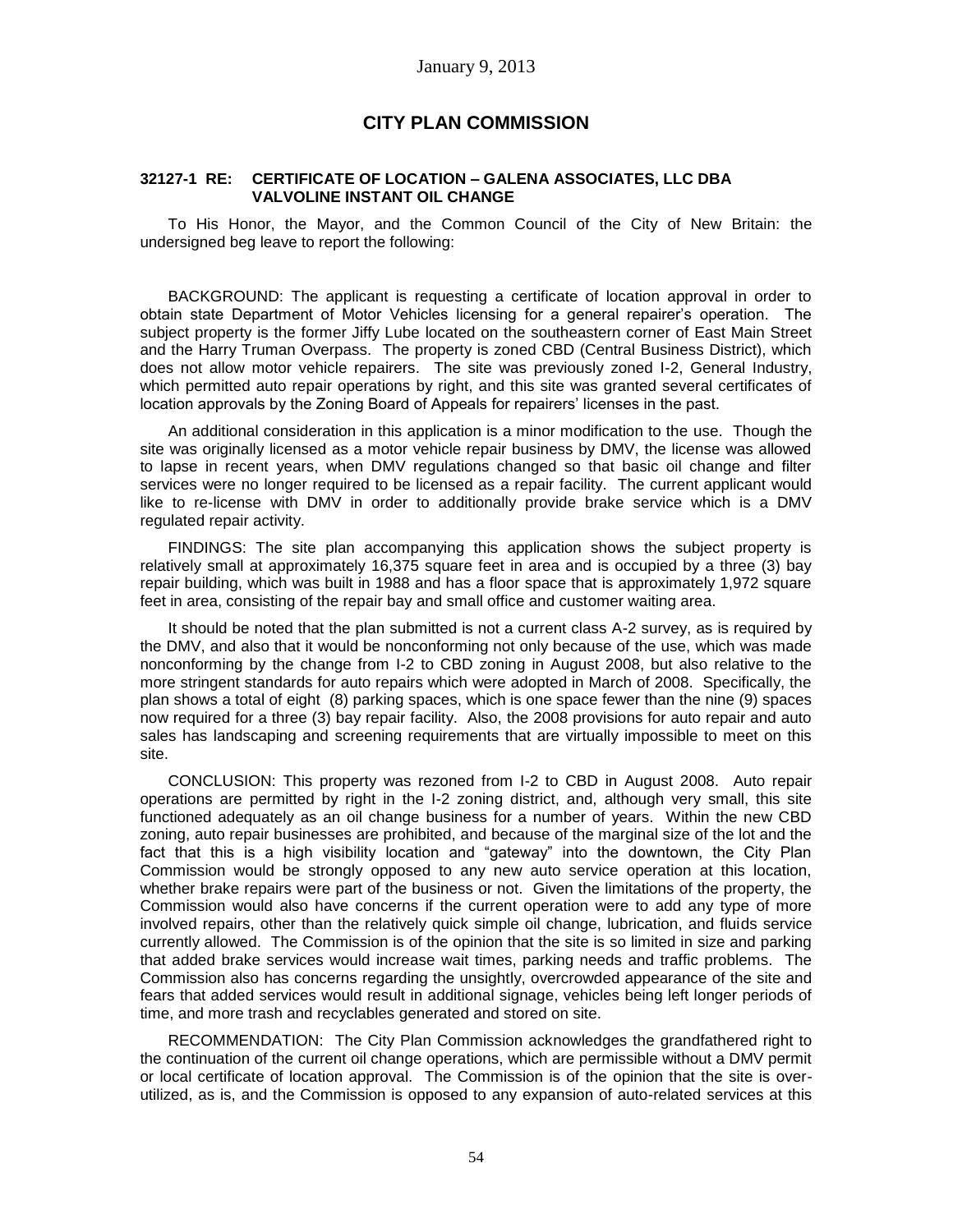location. The Commission, therefore, recommends against the granting of certificate of location approval for this property.

> Stephen A. Sidorak, Chairman City Plan Commission

## **FINANCE DPEARTMENT**

#### **32132 RE: LINE ITEM TRANSFERS – 11/07/12 THROUGH 01/02/13**

To His Honor, the Mayor, and the Common Council of the City of New Britain: the undersigned beg leave to report the following:

In accordance with the city of New Britain ordinance of Article VII – Finance, Section 2- 494(c), the following departments have transferred monies from one line item to another within their departmental budget (total department budget has not changed). Each transfer will be continuously numbered from month to month throughout the fiscal year. This report represents the transfers executed by the mayor in accordance with the aforementioned ordinance for the period ending January 2, 2013

| 2. | Department:               | <b>Community Services/Building</b>                                                                                                                |            |                            |  |  |
|----|---------------------------|---------------------------------------------------------------------------------------------------------------------------------------------------|------------|----------------------------|--|--|
|    | From:                     | 001214002-5336                                                                                                                                    |            | (Other Purchased Services) |  |  |
|    | To:                       | 001214002-5122                                                                                                                                    | \$3,000.00 | (Overtime - Building)      |  |  |
|    | To:                       | 001522003-5122                                                                                                                                    | \$1,000.00 | (Overtime - Environmental) |  |  |
|    | Amount:                   | \$4,000,00                                                                                                                                        |            |                            |  |  |
|    | <b>Brief Description:</b> | Funds needed for emergency response to after hours calls from<br>dispatch, plan review (site), special events and new construction<br>plan review |            |                            |  |  |
|    |                           | Jonathan Perugini                                                                                                                                 |            |                            |  |  |
|    |                           | <b>Budget &amp; Capital Projects Fiscal Officer</b>                                                                                               |            |                            |  |  |

# **PURCHASING DEPARTMENT**

### **32133 RE: PROFESSIONAL CONSULTING SERVICES FOR THE WALNUT HILL HISTORICAL DISTRICT REVITALIZATION PLAN**

To His Honor, the Mayor, and the Common Council of the City of New Britain: the undersigned beg leave to report the following:

Public Bid No. 3695 was solicited and received in accordance with the Purchasing Ordinances of the City of New Britain for the purchase of Professional Consulting Services for the Walnut Hill Historical

District Revitalization Plan. The City was awarded a grant of \$50,000.00 from the Connecticut Trust for Historical Preservation to undertake this project. The Economic Development Department is currently working to finalize and execute the contract agreement for this grant with the Connecticut Trust.

Invitations to bid were solicited and the bid was duly advertised in the New Britain Herald Newspaper, the City, State of Connecticut's Department of Administration Services, Connecticut Trust for Historical Preservation and the Connecticut Chapter of the American Planning Association Websites and mailed to eleven (11) Architectural, Preservation or Conservation Firms. The Purchasing Agent did not receive any letters from the Architectural, Preservation or Conservation Firms on the mailing list indicating they could not provide a response to the bid request. The Responses received are on file in the Town Clerks Office.

The bids were reviewed for conformance to specifications by the Economic Development Administration, Purchasing Agent, Mayor's office, and a Steering Committee for this project. The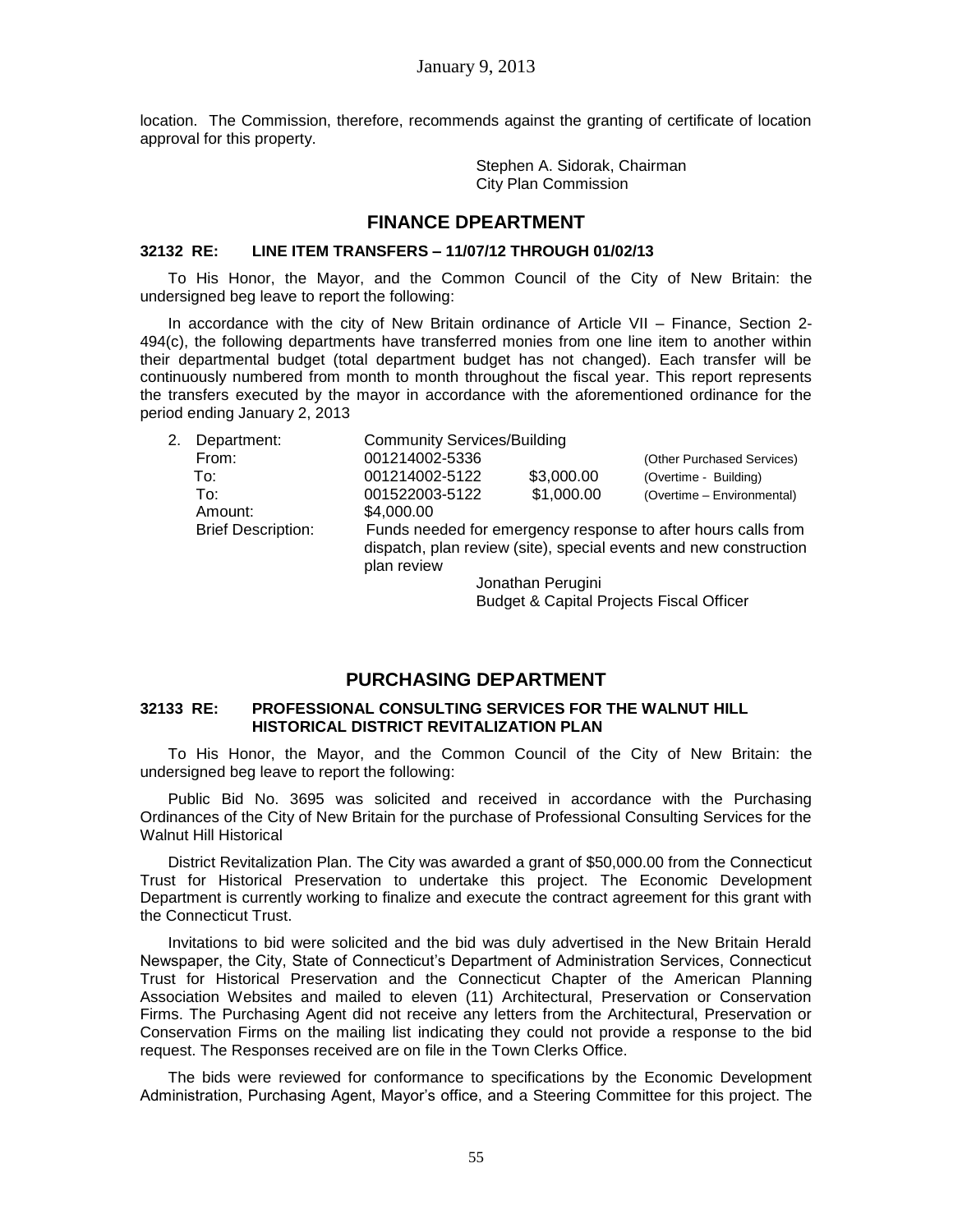Steering Committee met with each of the firms that submitted a proposal. At this meeting the firms provided to the Steering Committee their experience in the fields of historical preservation, architecture, urban design, planning, market analysis and project development and financing. Therefore the Steering Committee is recommending the bid be awarded to Cecil Group of Boston, MA who had the most proven experience in revitalization planning projects involving similar historical neighborhoods with other municipalities and met all of the bid specifications for the Professional Consulting Services for the Walnut Hill Historical District Revitalization Plan.

RESOLVED: That the Purchasing Agent is hereby authorized, once the grant is obtained for this service, to issue a Purchase Order for \$47,500.00 and enter into a contract with Cecil Group of Boston, MA for Professional Consulting Services for the Walnut Hill Historical District Revitalization Plan for the New Britain Economic Development Department per the terms and specifications of Public Bid No. 3695.

> Jack Pieper Purchasing Agent

## **CLAIMS COMMITTEE**

## **32134 RE: SETTLEMENT OF CLAIMS FRANKLIN J. SMITH**

To His Honor, the Mayor, and the Common Council of the City of New Britain: the undersigned beg leave to report the following:

The Committee on Administration, Finance and Law and the standing claims sub-committee of the Committee on Administration, Finance and Law at a regular meeting held on Wednesday evening, January 2, 2013 at 6:30 p.m. in Room 201, City Hall having held public hearings and made investigations of said claims, respectfully begs leave to recommend the following:

A. RESOLVED; that the sum of \$355.88 be paid to Franklin J. Smith of 40 Chestnut Street, New Britain, Conn. in full settlement of his claim for property damage sustained in an accident on October 31, 2012.

> Alderman Carlo Carlozzi, Jr. Chair

# **COMMITTEE ON PLANNING, ZONING AND HOUSING**

### **32116-1 RE: PROPOSED AMENDMENT TO THE ORDINANCES ADDING NEW DIVISION 17 – HOMELESS ADVISORY COMMISSION – SEC. 2-329 AND 2-330**

To His Honor, the Mayor, and the Common Council of the City of New Britain: the undersigned beg leave to report the following:

The Committee on Planning, Zoning and Housing at a regular meeting and public hearing held on Wednesday evening, January 8, 2013 at 7:00 p.m. in the Council Chambers to which was referred the matter of Item #32116 – Code of Ordinances be amended by adding a new Division 17 establishing a Homeless Advisory Commission voted to accept and recommend that the following resolution be referred back to the Common Council with a neutral recommendation.

> Alderman Roy Centeno **Chair**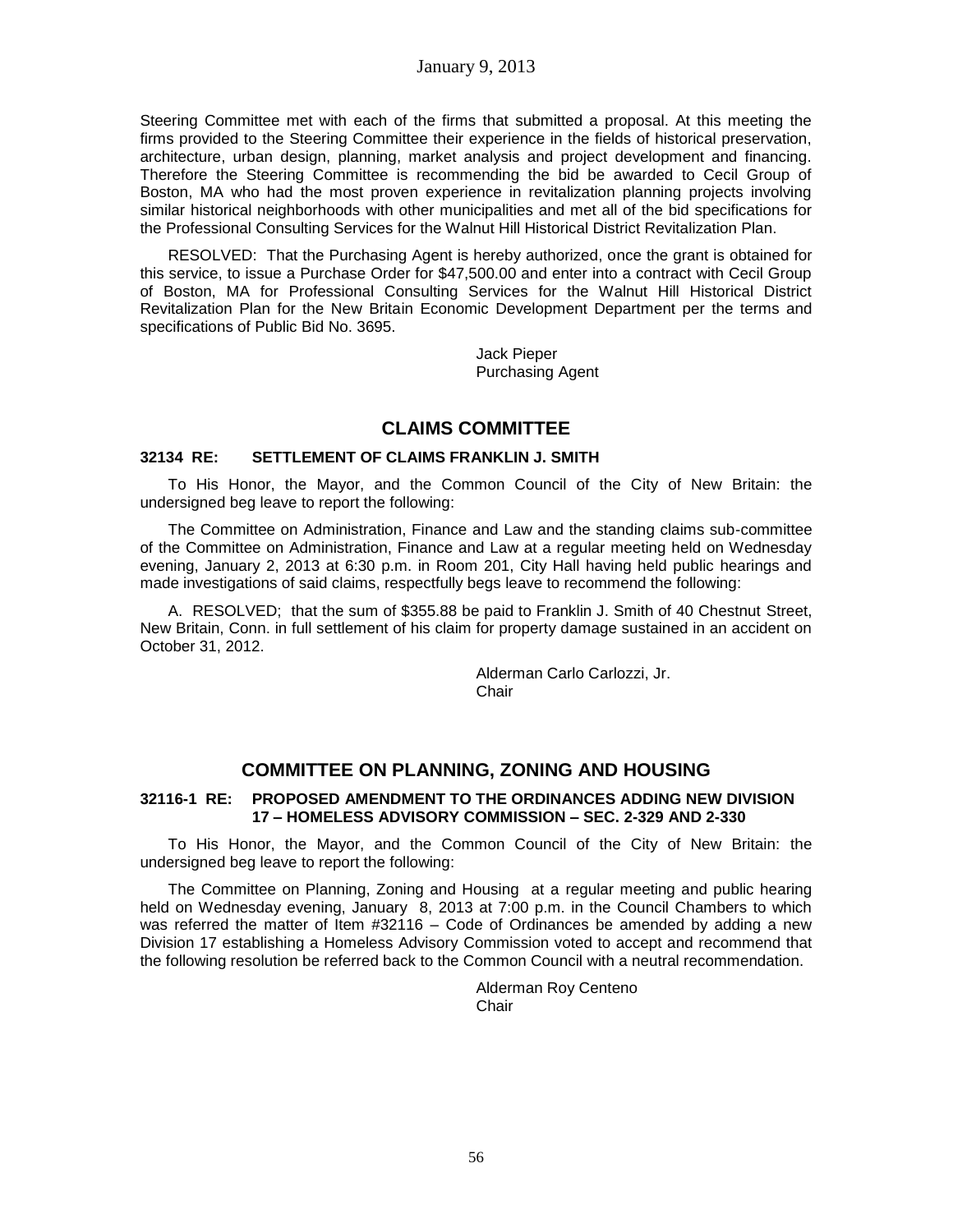# **REPORTS OF LEGISLATIVE COMMITTEES, BOARDS, COMMISSIONS AND DEPARTMENTS**

## **COMMITTEE ON PLANNNG, ZONING AND HOUSING**

### **32127-2 RE: CERTIFICATION OF LOCATION – GALENA ASSOCIATES, LLC, DBA VALVOLINE INSTANT OIL CHANGE – 265 EAST MAIN STREET.**

To His Honor, the Mayor, and the Common Council of the City of New Britain: the undersigned beg leave to report the following:

The Committee on Planning, Zoning and Housing at a regular meeting and public hearing held on Tuesday evening, January 8, 2013 at 7:00 p.m. in the Council Chambers to which was referred the matter of Item #32127 – Galena Associates, LLC, DBA Valvoline Instant Oil Change seeks granting of certificate of location approval to allow a motor vehicle repair license for property at 265 East Main Street, New Britain, Conn. voted to accept and recommend that the following petition be referred back to the Common Council with a favorable recommendation.

#### Alderman Roy Centeno **Chair**

Ald. Collins recused herself – she did not attend the committee meeting nor did she listen to the tape. Ald. Bielinski moved to accept and adopt, seconded by Ald. Pabon. So voted. Approved January 17, 2013 by Mayor Timothy E. O'Brien.

Ald. Collins returned to the Chambers.

# **NEW BUSINESS**

# **RESOLUTIONS**

### **32135 RE: CCSU FACILITY USE & NON-DESCRIMINATION CERTIFICATE**

To His Honor, the Mayor, and the Common Council of the City of New Britain: the undersigned beg leave to recommend the adoption of the following:

The City, through its Recreation Division of the Public Works Department, partners with Central Connecticut State University for programs and events held on the CCSU campus, including the Winter Tennis Program held in CCSU's Indoor Sports Bubble

WHEREAS, the Indoor Tennis Program is scheduled to run February-April 2013 and is in it's 20th consecutive year, AND

WHEREAS, the usage fee for the facility is waived by Central Connecticut State University, AND

WHEREAS, the Parks & Recreation Department pays supervision charges of \$25 per hour, AND

WHEREAS, 50 youth from New Britain participate in the program, AND

WHEREAS, the Central CT State University Event Management requires a signed facility use agreement in order to authorize use of their rental facility, THEREFORE BE IT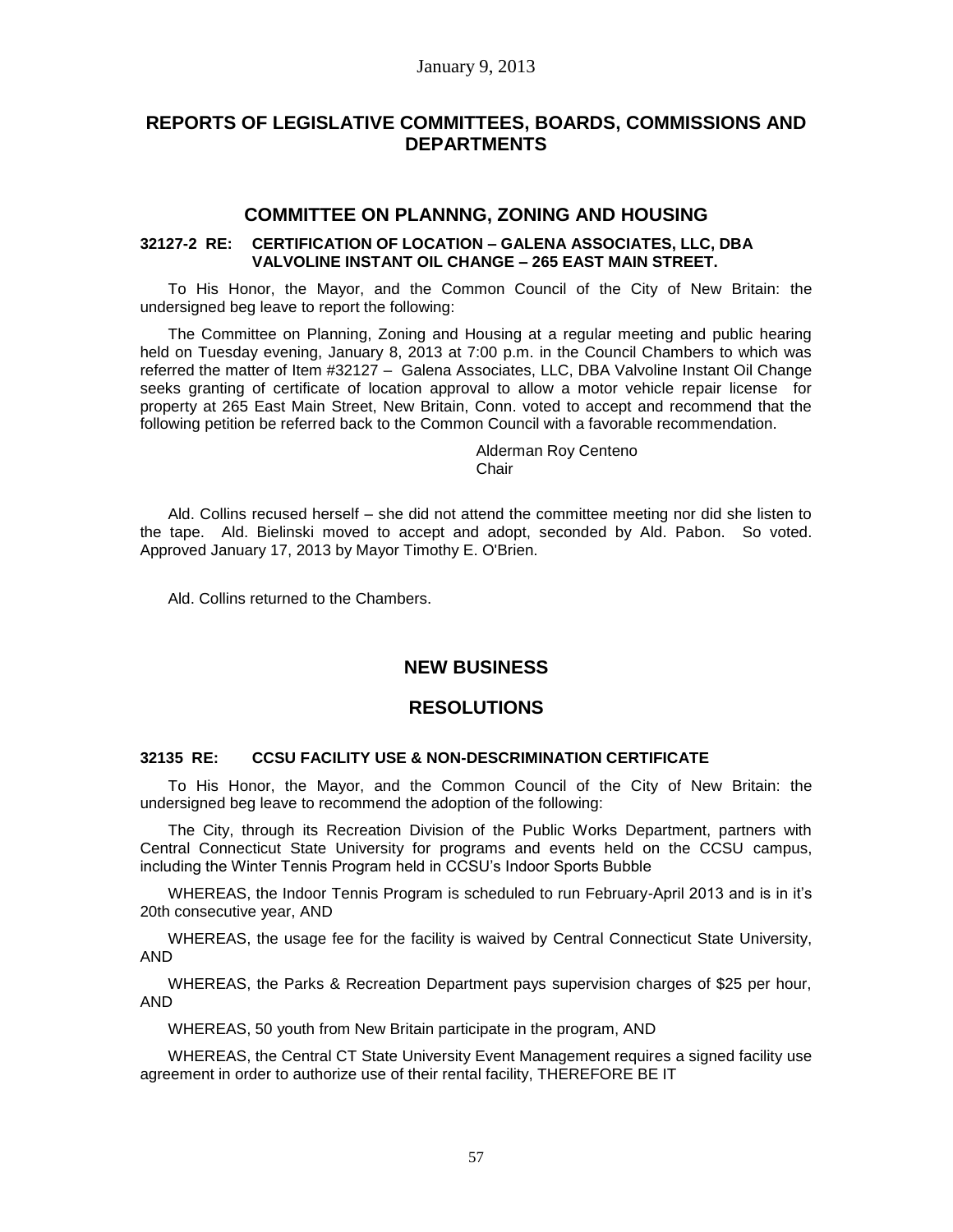RESOLVED, that the New Britain Common Council authorizes that the Mayor of the City of New Britain, is empowered and authorized to execute contracts and all related agreements on behalf of the City to utilize the Central Connecticut State University Campus Facilities including, but not limited to, the Indoor Sports Bubble, all gymnasiums, pools, athletic fields now and for all future events. AND BE IT FURTHER

RESOLVED, That the City of New Britain, herby adopts as its policy to support the nondiscrimination agreements and warranties required to support nondiscrimination under the Connecticut General Statutes § 4a-60(a)(1) and §4a-60a(a)(1), as amended in the State of Connecticut Public Act07-245 and sections 9(a)(1) and 10(a)(1) of Public Act 07-142.

> Alderwoman Shirley Black Alderman Rha-Sheen Brown Alderman David DeFronzo Alderman Jamie Giantonio Alderwoman Eva Magnuszewski Alderman Emmanuel Sanchez

Ald. Black moved to accept and adopt, seconded by Ald. DeFronzo. So voted. Approved January 17, 2013 by Mayor Timothy E. O'Brien.

### **32136 RE: EARLY DETECTION SKIN SCREENING PROGRAM FOR SENIORS**

To His Honor, the Mayor, and the Common Council of the City of New Britain: the undersigned beg leave to recommend the adoption of the following:

Program Objective: To provide a community based outreach screening and education program to seniors in New Britain, whom otherwise may not receive these services. A local dermatologist will conduct three (3) skin cancer screenings and Health Departments nurses will provide skin cancer education and prevention programs at the New Britain Senior Center.

Local Program Operation Department: Health, under the supervision of the Director.

WHEREAS; The New Britain Health Department is committed to providing education and prevention activities for City seniors

WHEREAS; The North Central Area Agency on Aging (NCAAA) has made available \$3,500 of Title III-D funds for the Health Department's Early Detection Skin Screening Program for the period of October 1,2012 through September 30,2012 THEREFORE BE IT

RESOLVED, that The Mayor is authorized to sign any necessary and appropriate agreements in order to secure the use of such funds for said program. This approval may be so indicated by the Town Clerk signing and attesting to this resolution; and BE IT FURTHER

RESOLVED, that the monies in the amount be appropriated within a special revenue fund as follows:

|                                 | Aldermean Adama Dletes-                                 |                    |
|---------------------------------|---------------------------------------------------------|--------------------|
|                                 | <b>Total Expenditures</b>                               | \$3,500            |
| Expenditures:<br>234522109-5331 | <b>Professional Services</b>                            | \$3,500            |
| Revenues:<br>234522109-4512     | <b>NCAAA Revenue - Donation</b><br><b>Total Revenue</b> | \$3,500<br>\$3,500 |

Alderman Adam Platosz Alderman David DeFronzo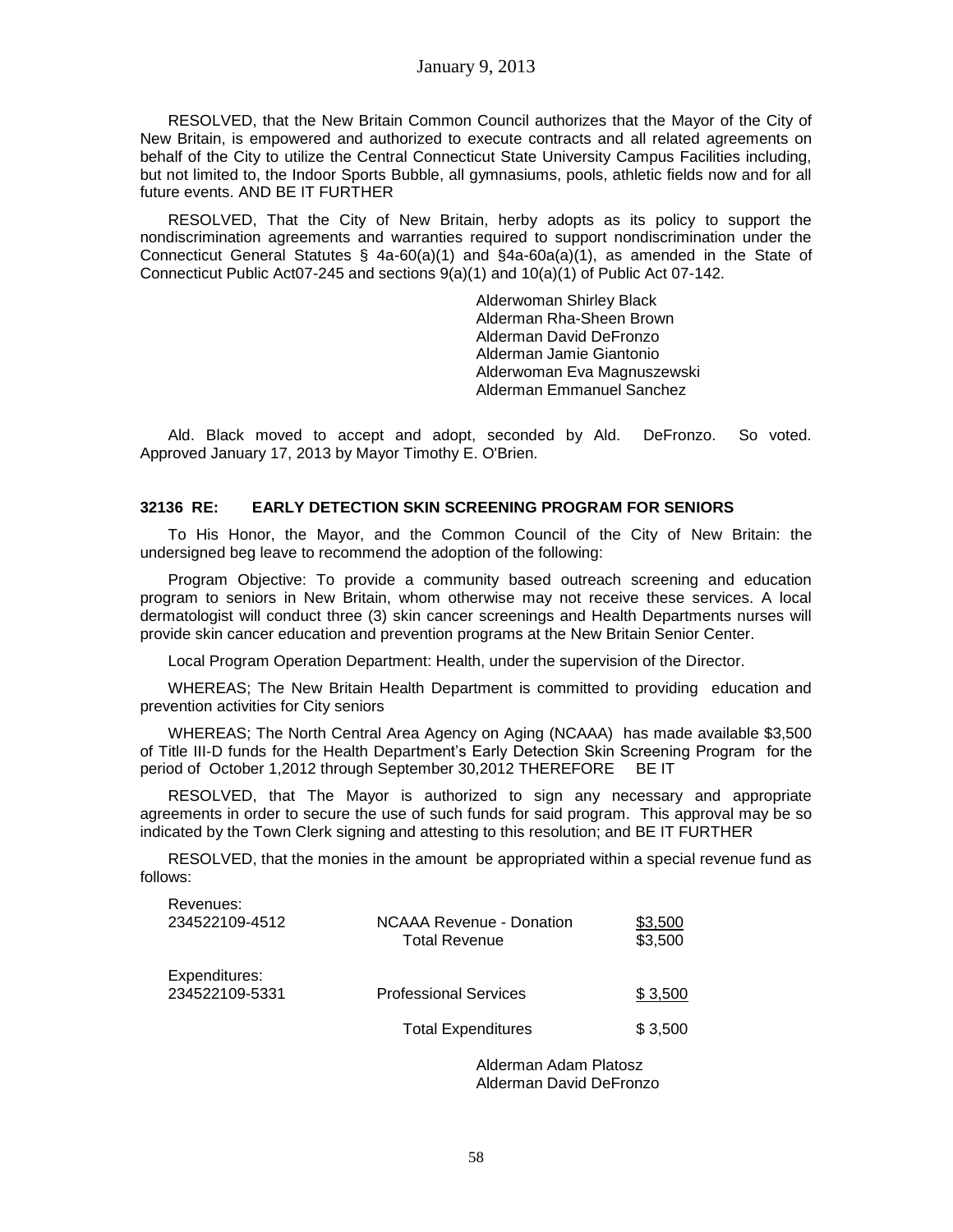Ald. Platosz moved to accept and adopt, seconded by Ald. Collins. So voted. Approved January 17, 2013 by Mayor Timothy E. O'Brien.

### **32137 RE: BUDGET APPROPRIATION – HEALTH DEPARTMENT - \$2,000 - BIOTERROISM EVENT**

To His Honor, the Mayor, and the Common Council of the City of New Britain: the undersigned beg leave to recommend the adoption of the following:

Program Objective: to upgrade New Britain's preparedness for response to Bioterrorism (BT), other outbreaks of infectious disease and other public health emergencies. To have the infrastructure in place to perform mass vaccinations for the entire population of the city. To prevent or minimize the effects of a (BT) event on the people of the City of New Britain.

Local Program Operation Department: Health, under the supervision of the Director.

Resolution Purpose: To approve the receipt of grant funding from the State of Connecticut Department of Public Health through the West Hartford-Bloomfield Health District.

WHEREAS; the State Department of Public Health through the West Hartford-Bloomfield Health District has notified the City that additional funding in the amount of \$12,000 has been awarded to the City for Regional Public Health Planning activities related to the Cities Readiness Initiative (CRI) and Project Public Health Readiness (PPHR) for the contract period 8/10/11 to 6/30/13. THEREFORE, BE IT

WHEREAS; the Health Department will utilize these funds for Planning, Training, Exercises and Evaluation that focuses on enhancing regional preparedness to respond to a large-scale bioterrorist event within 48 hours (CRI) and to build preparedness capacity and capability through a continuous quality improvement model (PPHR) BE IT FURTHER

RESOLVED, that the amount of \$12,000 be appropriated into Special Revenue Fund #245, Bioterrorism Planning Program as follows:

| Revenue.<br>245522134-4222 | State of CT - Regional<br><b>Planning PHP</b>              | \$12,000             |
|----------------------------|------------------------------------------------------------|----------------------|
| Expenditures:              |                                                            |                      |
| 245522134-5121             | <b>Full Time Salaries</b><br><b>Total PHP Expenditures</b> | \$12,000<br>\$12,000 |

Revenue:

Alderman Adam Platosz Alderman David DeFronzo

Ald. DeFronzo moved to accept and adopt, seconded by Ald. Platosz. So voted. Approved January 17, 2013 by Mayor Timothy E. O'Brien.

### **32138 RE: BUDGET AMENDMENT - \$15,000 – SMART BUS LIVE**

To His Honor, the Mayor, and the Common Council of the City of New Britain: the undersigned beg leave to recommend the adoption of the following:

Overview: On July 13, 2011 the State of CT Senate and House of Representatives in General Assembly approved Public Act No. 11-255. This is an act concerning the safety of persons entering and exiting a school bus and the use of a live digital video school bus violation detection monitoring system. The Board of Education and the Police Department have entered into an agreement with Smart Bus Live to ticket operators of motor vehicles who do not stop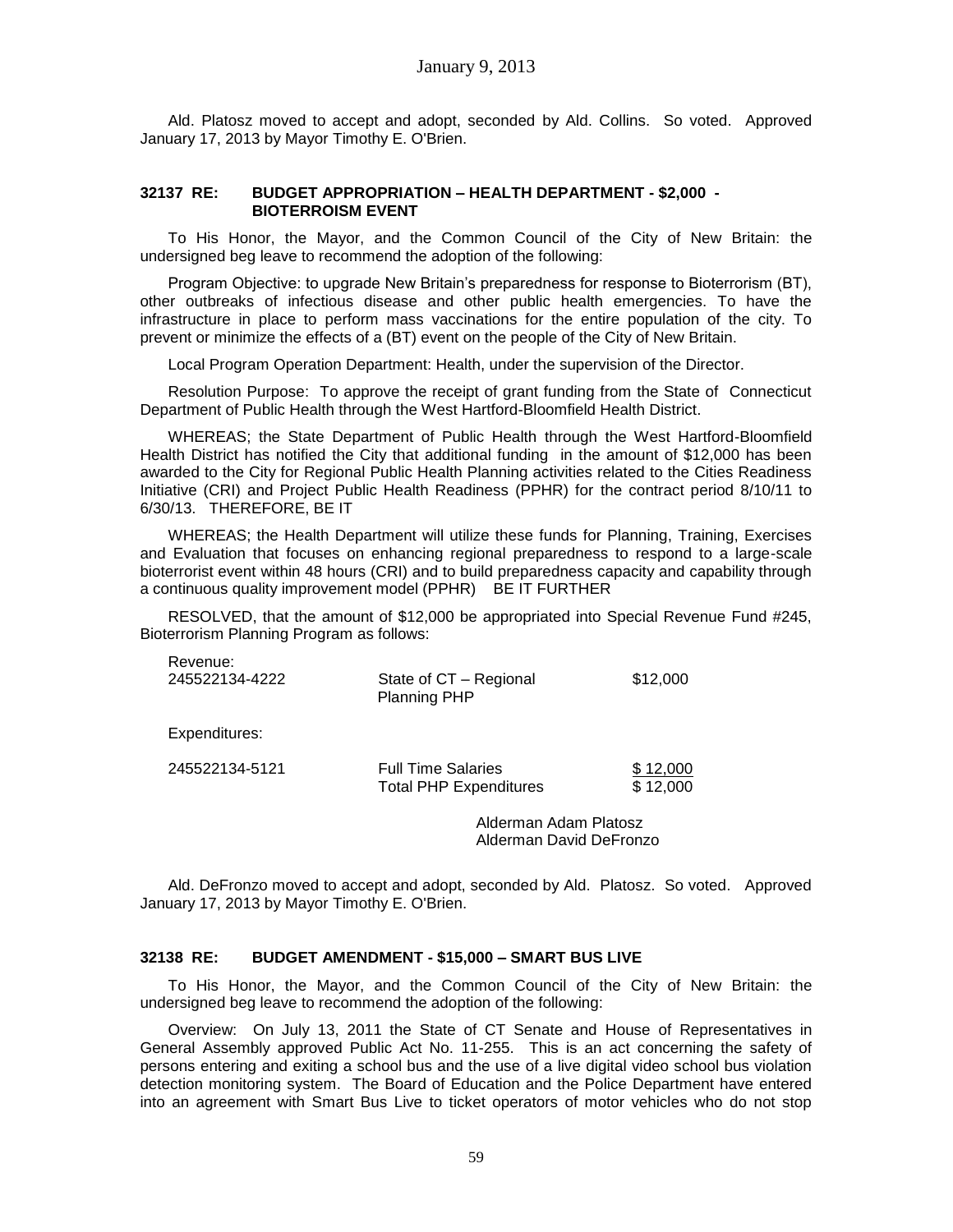when they approach a registered school bus in an effort to provide additional unbudgeted revenue into the City of New Britain.

Whereas, Public Act No. 11-255 of the CT General Assembly outlines that operators of motor vehicles who do not stop when approaching a registered school bus will be fined \$450 for each offense. Of this fine, the State keeps \$90 but remits \$360 to the municipality in which the fine occurred. Of that \$360, Smart Bus Live receives \$234 while the City receives \$126 for each offense that the State collects fines on.

Whereas, Board of Education and Police Department have entered into an agreement with Smart Bus Live to collect fines on behalf of the City of New Britain by outfitting school buses with live digital video school bus violation detection monitoring systems. Smart Bus Live has equipped 3 buses with their monitoring detection systems and have been in operating in the City of New Britain since December 2011.

Whereas, the City receives quarterly checks from the State of CT Judicial Branch based on the number of school bus violations that occurred in the previous quarter of the year. It is from this revenue that the City will be able to cover the expenditures for the live digital video school bus violation detection monitoring system.

Whereas, a General Fund expenditure account be set up for the sole purpose of tracking this specific type of expenditure as well as paying Smart Bus Live for their services,

Therefore, Be it Resolved, that the FY 2012-2013 General Fund Budget be amended for this purpose as follows:

| Increase Revenue:<br>001624007-4200      | State of CT Grants – Infraction Distribution                                                                          | S | 15,000 |
|------------------------------------------|-----------------------------------------------------------------------------------------------------------------------|---|--------|
| Increase Expenditures:<br>001625101-5336 | Admin & Contingency - Other Purchase \$<br>Services                                                                   |   | 15,000 |
|                                          | Alderwoman Eva Magnuszewski<br><b>Assistant Majority Leader</b><br>Alderman Adam Platosz<br>Assistant Maiority Leader |   |        |

Ald. Freeman moved to accept and adopt, seconded by Ald. Magnuszewksi. So voted. Approved January 17, 2013 by Mayor Timothy E. O'Brien.

Alderman J. Tobias Freeman

#### **32139 RE: BUDGET AMENDMENT - \$10,432 – POLICE DEPARTMENT – DRUG INVESTIGATION FUND**

To His Honor, the Mayor, and the Common Council of the City of New Britain: the undersigned beg leave to recommend the adoption of the following:

WHEREAS, the Drug Investigation Fund is an existing special revenue fund to which most revenue is credited as the result of the Federal/State of Connecticut drug asset forfeiture program, the greatest share of the proceeds from which are returned to Police Departments for use in drug control strategy, and

WHEREAS, the purpose of this resolution is to formally allocate funds that have accumulated in the Drug Investigation fund to purchase exercise equipment, and

WHEREAS, this exercise equipment will be installed in the new Police Headquarters Dispatch Center to give dispatchers a place to exercise in order to maintain their physical fitness.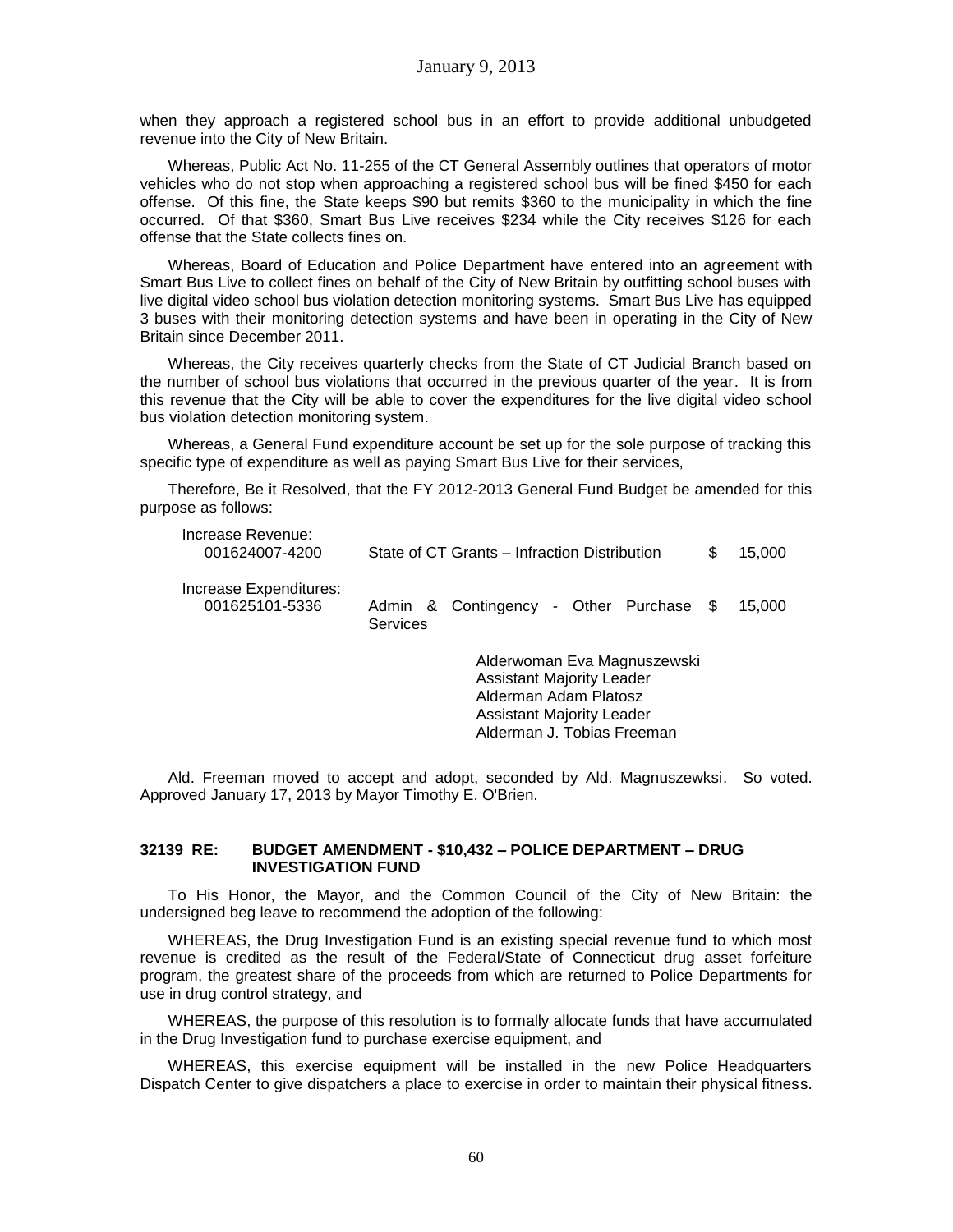The vendor, Total Fitness, has a contract (#11PSX0029) with the State to provide fitness equipment, and

WHEREAS, there are sufficient funds in the Drug Investigation Fund to purchase this exercise equipment at no cost to the City, THEREFORE BE IT

RESOLVED, that a budget amendment in the Drug Investigation Fund to approve this purchase and formally appropriate funds accumulated in that fund as follows:

Drug Investigation Fund

From:

| Increase Revenue:      |                             |          |
|------------------------|-----------------------------|----------|
| 289211128-4223         | <b>Fund Balance Federal</b> | \$10.432 |
|                        |                             |          |
| Increase Expenditures: |                             |          |
| 289211128-5740         | Equipment                   | \$10,432 |

Ald. Suzanne Bielinski - Police Liaison Ald. Carlo Carlozzi, Jr. - Police Liaison Ald. Roy Centeno - Police Liaison Ald. Lawrence Hermanowski- Police Liaison Ald. Wilfredo Pabon - Police Liaison Ald. Emmanuel Sanchez - Police Liaison

Ald. Bielinski moved to accept and adopt, seconded by Ald. Pabon. So voted. Approved January 17, 2013 by Mayor Timothy E. O'Brien.

### **32140 RE: BUDGET TRANSFER – ECONOMIC AND COMMUNITY DEVELOPMENT - \$25,000**

To His Honor, the Mayor, and the Common Council of the City of New Britain: the undersigned beg leave to recommend the adoption of the following:

Whereas, from time to time the city is required to board up and secure properties due to fire, blight and/or general disrepair. If the property falls within certain sections of the city, federal funds can be utilized. Otherwise, the city has to find the funds elsewhere in the city budget. Currently, we do not have funds set aside for this purpose.

Whereas, there is \$25,000 available in the city's Capital Non-Recurring Fund, Account  $#$ 0031700100-54026 to fulfill this purpose.

Therefore, Be it Resolved, that a budget transfer be made within the Capital Non-Recurring Fund as follows:

| TTUHL.<br>0031700100-54026 | $CNR - Cultural$<br>Organizations               | \$25,000 |
|----------------------------|-------------------------------------------------|----------|
| To:<br>0031400200-50331    | <b>CNR Building Professional</b><br><b>Svcs</b> | \$25,000 |

### Alderman Lawrence Hermanowski

Ald. Hermanowski moved to accept and adopt, seconded by Ald. Bielinski. So voted. Approved January 17, 2013 by Mayor Timothy E. O'Brien.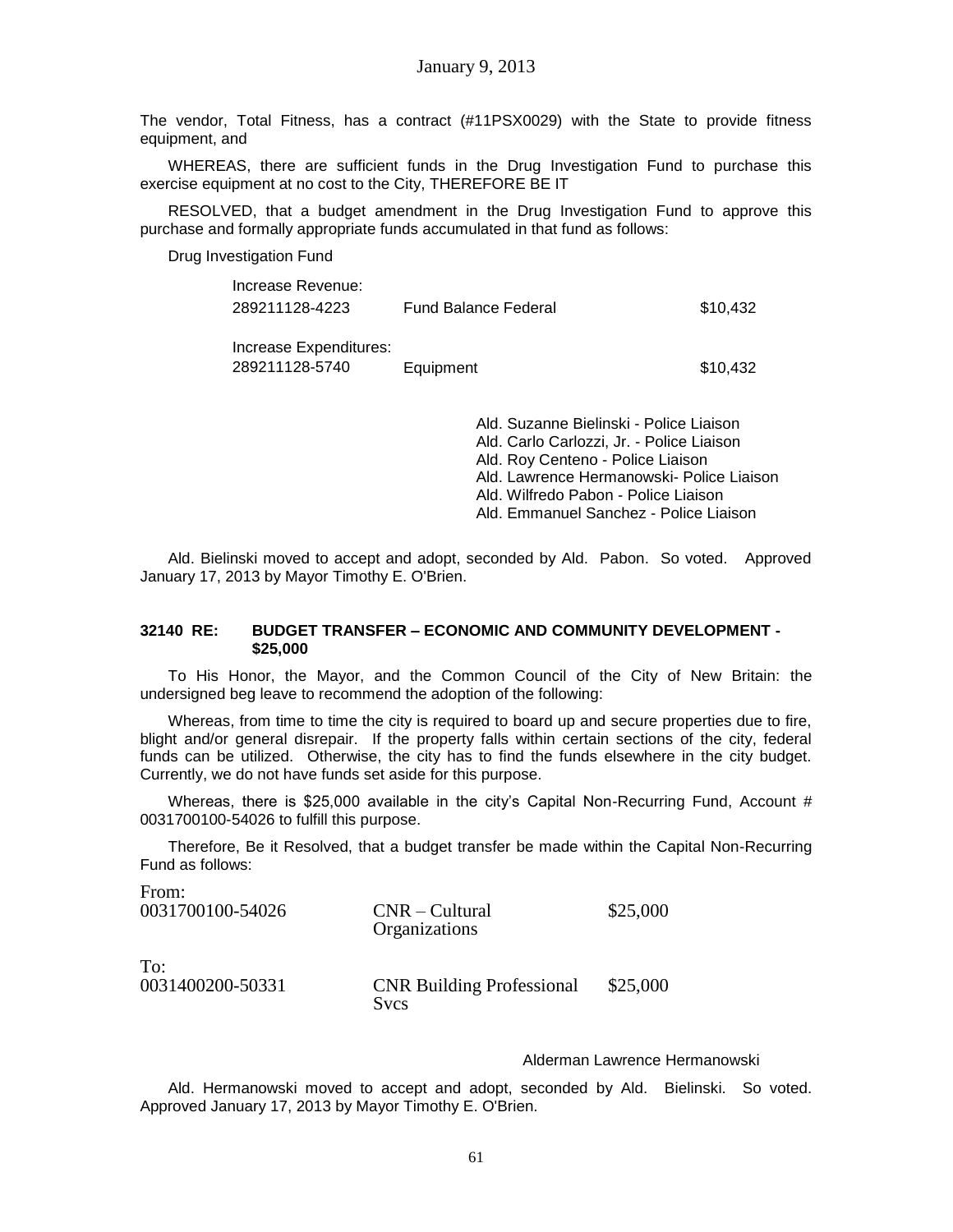### **32141 RE: PROPOSED AMENDMENT TO THE ORDINANCES ADDING A NEW SECTION 2-60 CONCERNING THE ENACTMENT OF ADMINISTRATIVE REGULATIONS**

*Proposed Amendment on file in the Town Clerk's Office.* 

Alderman Michael Trueworthy Alderwoman Suzanne Bielinski

Ald. Bielinski moved to accept and refer to the Committee on Administration, Finance and Law, seconded by Ald. Collins. So voted. Approved January 17, 2013 by Mayor Timothy E. O'Brien.

### **32133-1 RE: WALNUT HILL HISTORIC REVITALIZATION PLAN**

To His Honor, the Mayor, and the Common Council of the City of New Britain: the undersigned beg leave to recommend the adoption of the following:

WHEREAS; The City of New Britain has a rich array of architectural resources in and around our Central Business District, which are recognized both for their aesthetic beauty and for their historical significance; and

WHEREAS; in the various planning and economic development studies undertaken in recent years, these historic and architectural assets have consistently been identified as being valuable resources, and potentially key components for encouraging economic revitalization in and around the downtown; and

WHEREAS; grant monies have been made available through The Connecticut Trust for Historic Preservation Vibrant Communities Initiative, aimed towards aiding communities in historic planning and preservation efforts that serve to complement downtown revitalization efforts; and

WHEREAS; The City of New Britain has applied for and been awarded a grant of \$50,000 from the Connecticut Trust for Historic Preservation to aid in the development of a historic revitalization plan targeting the Walnut Hill Historic District and nearby portions of the downtown;

NOW, THEREFORE, BE IT RESOLVED; that the Common Council of the City of New Britain does hereby authorize the Mayor to accept and to administer the grant monies made available to the City under this program .

#### Alderwoman Suzanne Bielinski

Ald. Bielinski moved to accept and adopt, seconded by Ald. Collins. So voted. Approved January 17, 2013 by Mayor Timothy E. O'Brien.

# **RESOLUTION RETURNED FROM COMMITTEE**

### **32116-2 RE: AMENDMENT TO THE ORDINANCES ADDING DIVISION 17, SEC. 2-329 AND 2-330 – HOMELESS ADVISORY COMMISSION**

To His Honor, the Mayor, and the Common Council of the City of New Britain: the undersigned beg leave to recommend the adoption of the following:

Resolution Summary: PURPOSE. To establish a Homeless Advisory Commission.

BE IT ORDAINED BY THE COMMON COUNCIL OF THE CITY OF NEW BRITAIN that Chapter 2, Article III of the Code of Ordinances, City of New Britain, be amended by adding a new Division 17 establishing a Homeless Advisory Commission to read as follows (inserted text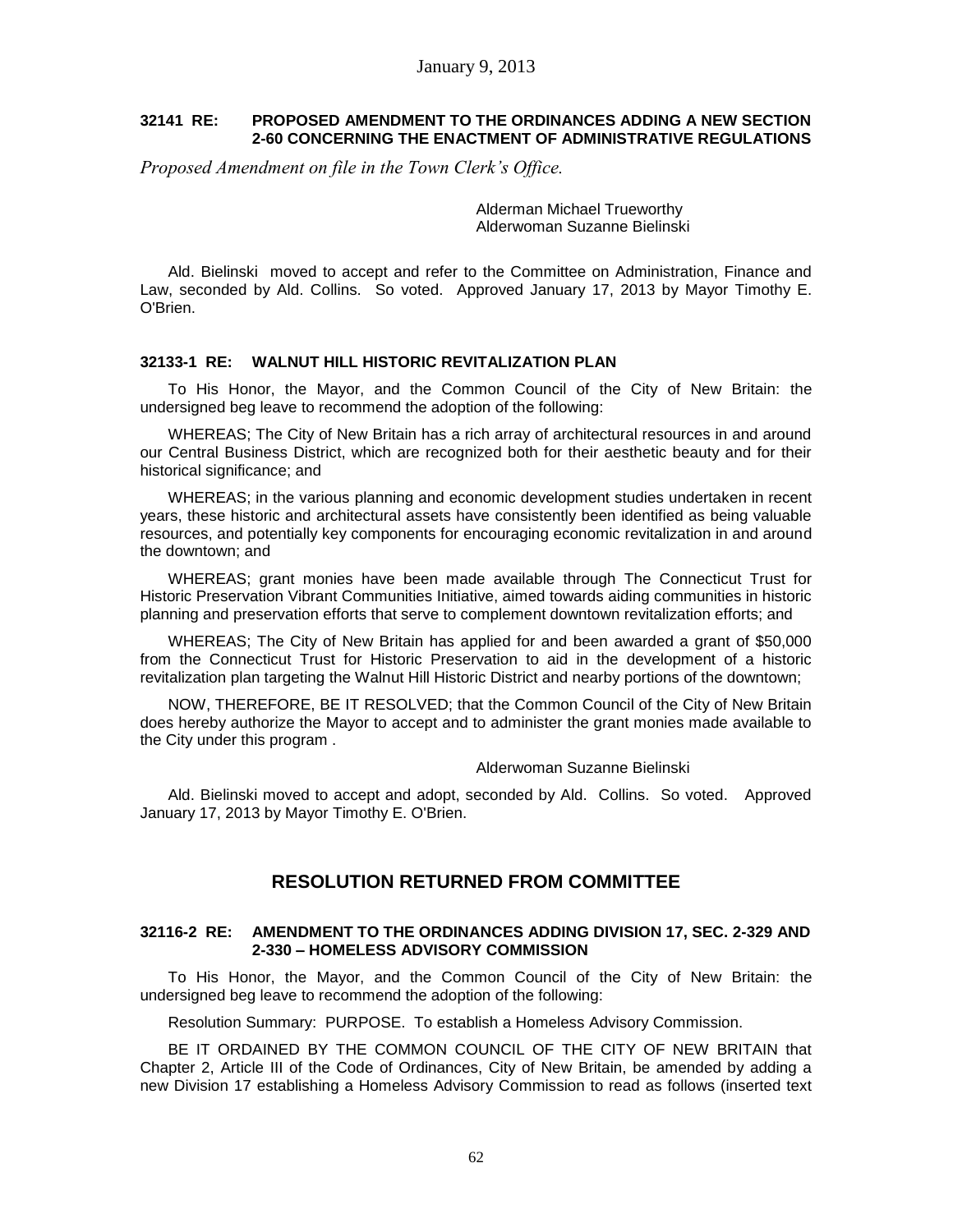appears in *underline*; deleted text appears in strikethrough; new sections begin with the word [new]):

## DIVISION 17 – HOMELESS ADVISORY COMMISSION

Sec. 2-329.- Homeless advisory commission established; membership; purpose.

- (a) There is hereby established the city's homeless advisory commission. Its membership shall be as follows:
	- (1) Seven (7) regular members;
	- (2) One (1) representative from the Human Resources Agency;
	- (3) One (1) representative from the Friendship Center;
	- (4) One (1) representative of the Salvation Army; and
	- (5) One (1) representative of the New Britain Senior Center; and
	- (6) One (1) resident who is or was previously homeless.
- (b) The community services department shall provide staff support to the homeless advisory commission. The commission shall meet at least once a month, and more often if needed.
- (c) The purpose of the homeless advisory commission is to provide advice to the mayor and the Common Council concerning the problems of homeless individuals and families in New Britain, and to make recommendations as to proposed solutions.

Sec. 2-330. - Powers, duties.

The homeless advisory commission shall have the following powers and duties:

- (1) Monitor planning documents which address the issue of homelessness in New Britain;
- (2) Study the conditions of homeless persons and families, and the facilities that provide services to them;
- (3) Establish a plan with the shelters and agencies which provide services to the homeless;
- (4) Seek and facilitate applications to provide services for homeless persons and families;
- (5) Receive complaints and comments from neighborhood groups and individuals, and use its discretion to refer such complaints and comments to appropriate departments for investigation. The departments shall report the results of any investigation to the commission;
- (6) Prepare reports of the results of any of its studies, and transmit such reports including recommendations to the mayor and Common Council as it shall deem appropriate;
- (7) Make recommendations to the mayor and Common Council as to funds necessary to provide services to homeless persons and families, and advise said authorities about possible additional funding sources to meet such needs;
- (8) Make recommendations to the mayor and Common Council concerning any comprehensive plans that they adopted relating to the provision of services and housing to homeless persons and families; and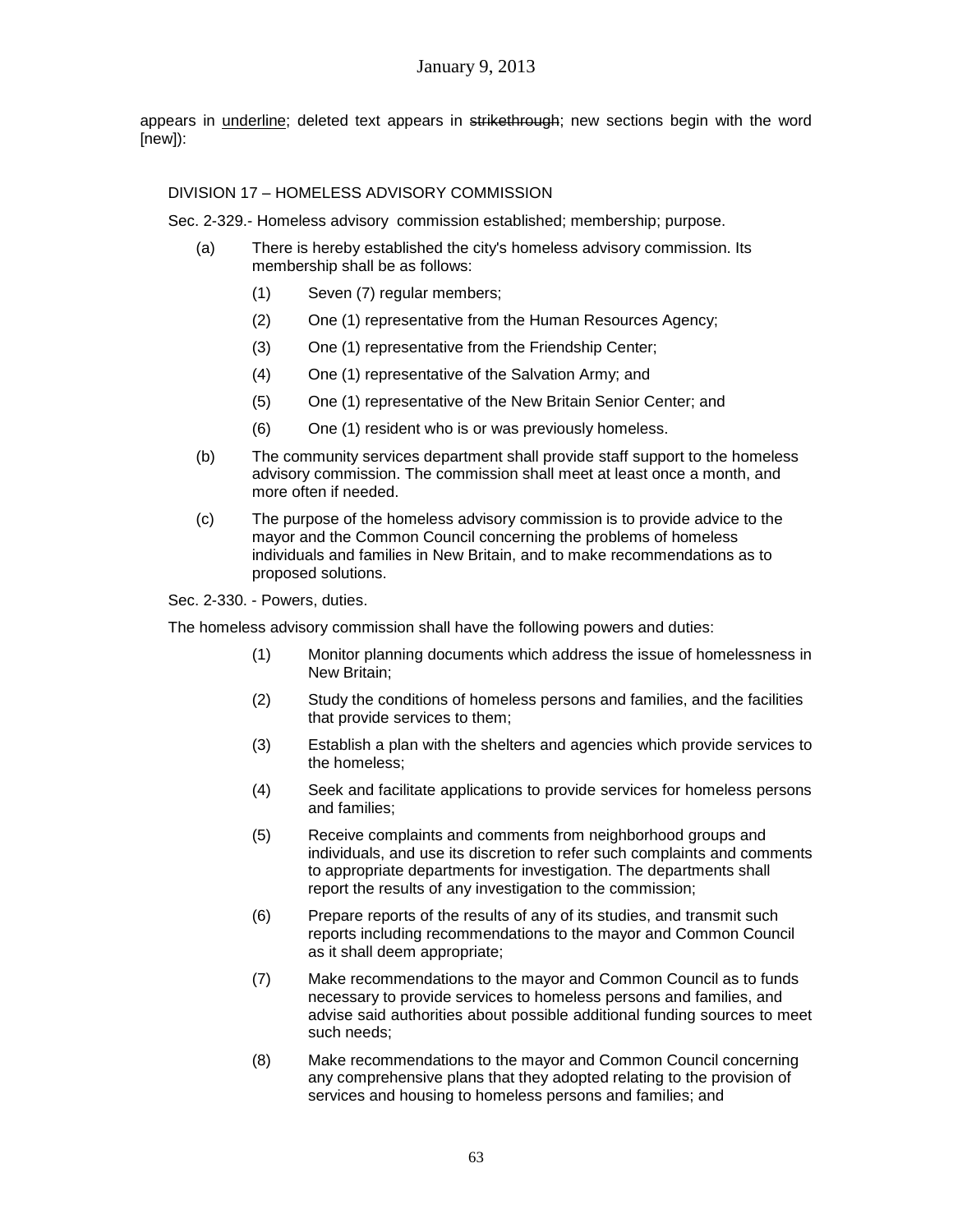(9) Ensure that the city will evaluate homeless shelters at least every two (2) years and recommend the amelioration of problems as appropriate, and investigate the feasibility of ensuring that service providers will perform such evaluations.

Alderman Rha-Sheen Brown

Ald. DeFronzo moved to accept and adopt, seconded by Ald. Bielinski. Ald. DeFronzo moved to table, seconded by Ald. Bielinski. So voted. RESOLUTION TABLED.

# **NEW BUSINESS**

## **RESOLUTION**

### **32142 RE: NEW BRITAIN'S COMPMITMENT TO THE CLEAN ENERGY COMMUNITIES PROGRAM AND THE CREATION OF CLEAN ENERGY TASK FORCE**

To His Honor, the Mayor, and the Common Council of the City of New Britain: the undersigned beg leave to recommend the adoption of the following:

WHEREAS, the New Britain City Council promotes conservation, energy efficiency and the study of the use of clean energy sources; and

WHEREAS, electricity generation produces more harmful air pollution than any other single human activity and emission from traditional methods trigger asthma attacks and contribute to other respiratory illnesses, as well as contribute significantly to climate change; and

WHEREAS, the City of New Britain passed a resolution in February 2005, to join the Connecticut Clean Energy Communities program and committed the City to purchase 20% of its electricity needs from clean energy sources by the year 2010; and

WHEREAS, today, the City of New Britain agrees to take on a new challenge put forth by the Clean Energy Communities program to reduce its municipal building energy consumption 20% by the year 2018, with technical assistance by CL&P program administrators of the Energy Efficiency Fund, and commits to benchmarking City buildings' energy usage and developing a Municipal Action Plan (MAP) for the City to reduce energy consumption; and

WHEREAS, the City of New Britain pledges to maintain its commitment to voluntarily purchase 20% of its municipal building electricity from clean, renewable energy sources by the year 2018, with technical assistance from the Clean Energy Finance & Investment Authority, and will investigate all options for meeting that goal and beginning the purchases as soon as possible, including purchasing RECs (Renewable Energy Certificates) and installing local clean energy installations; and

WHEREAS, the City of New Britain will appoint a Clean Energy Task Force to help meet its commitment to the Clean Energy Communities program whose purpose includes, but is not limited to, the following:

- to help ensure investigation of options for meeting the 20% energy reduction goal by 2018,
- to help manage the benchmarking of City buildings, including Board of Education facilities,
- to help ensure investigation of options for meeting the 20% by 2018 clean, renewable energy purchase,
- to aid in looking into funding opportunities,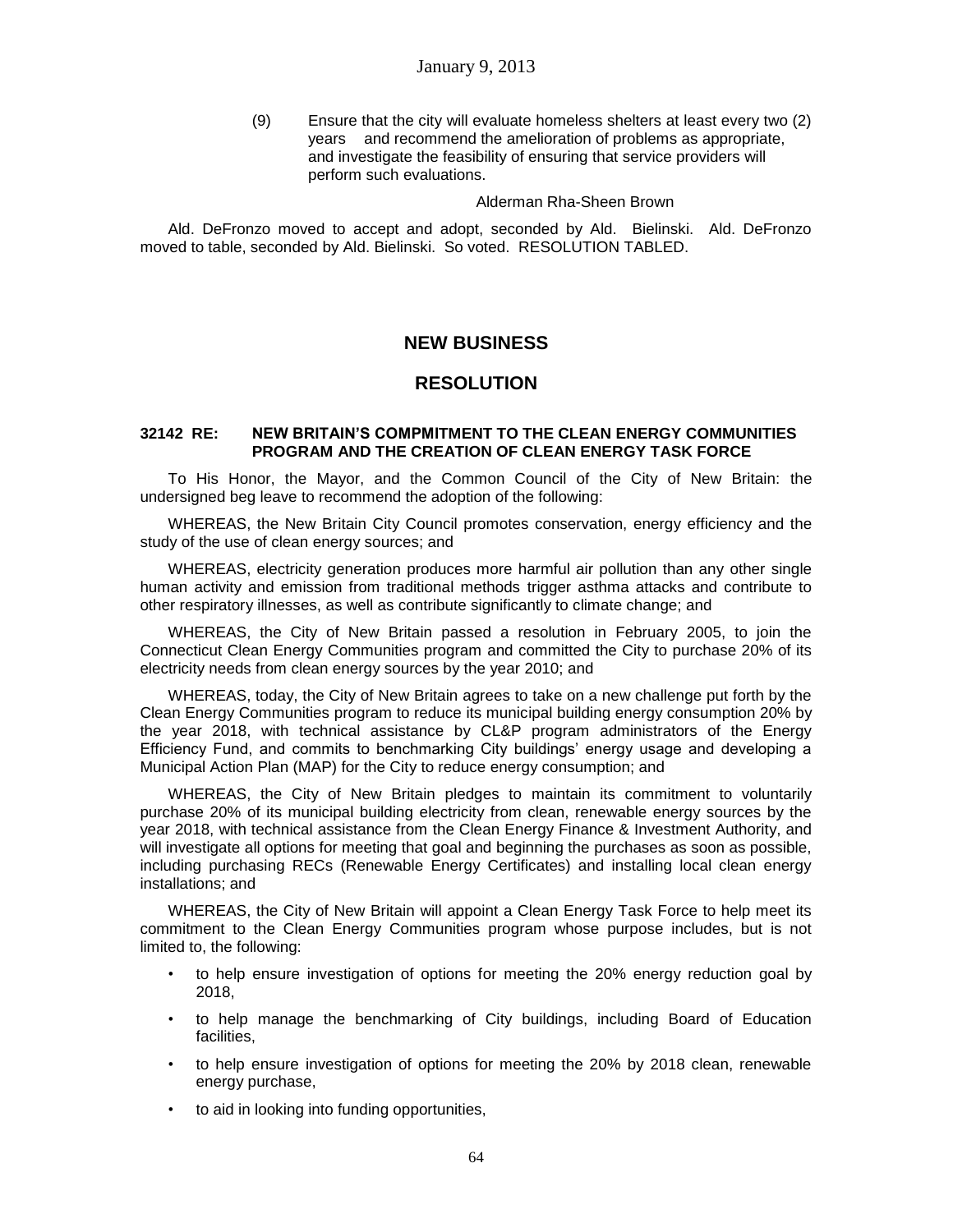- to explore how the City can leverage Energy Efficiency Fund and Clean Energy Finance & Investment Authority programs to help meet its commitment to the Clean Energy Communities Municipal Pledge, and
- to engage in any other activities determined necessary by City administration or the Task Force itself;

WHEREAS, the New Britain Clean Energy Task Force of six to eight members will be appointed by the City Council and the Mayor. Members will include: One member of the Common Council appointed, each, by the President Pro-Tempre, Majority Leader, and Minority Leader and four members appointed by the Mayor, including appropriate city staff, academics and or business representatives;

NOW, THEREFORE, BE IT RESOLVED that the City of New Britain hereby makes its commitment to the Clean Energy Program by affirming its Clean Energy Communities Municipal Pledge and will track and report progress towards these goals and will continue to promote energy efficiency and clean, renewable technologies in the community. By doing so, the City of New Britain is eligible to receive incentives that may include free clean energy systems and up to two \$15,000 Bright Idea Grants per fiscal year that can be used toward energy-saving projects.

> Alderwoman Suzanne Bielinski Majoirty Leader

Ald. Bielinski moved to accept and adopt, seconded by Ald. Collins. So voted. Approved January 9, 2013 by Mayor Timothy E. O'Brien.

There being no further business to come before the Council, Ald. Bielinski moved to adjourn, seconded by Ald. Collins. So voted. Meeting adjourned at 8:43 p.m.

ATTEST: Peter J. Denuzze, City Clerk